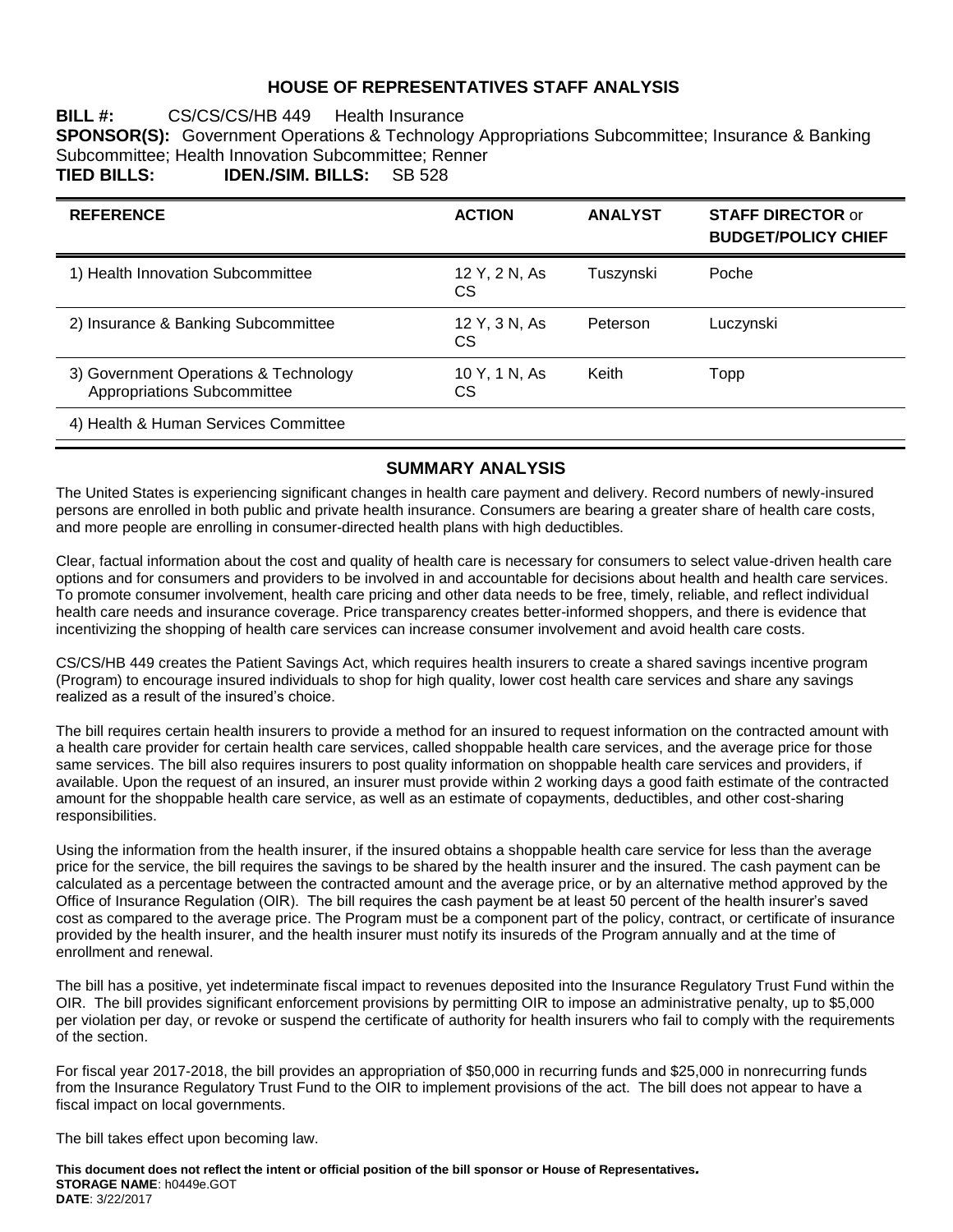### **FULL ANALYSIS**

### **I. SUBSTANTIVE ANALYSIS**

# A. EFFECT OF PROPOSED CHANGES:

### **Background**

#### Health Care Price Transparency

The United States is experiencing significant changes in health care payment and delivery. Record numbers of newly-insured persons are enrolled in both public and private health insurance. Consumers are bearing a greater share of health care costs, and more people are enrolling in consumer-directed health plans with high deductibles. Clear, factual information about the cost and quality of health care is necessary for consumers to select value-driven health care options and for consumers and providers to be involved in and accountable for decisions about health and health care services. To promote consumer involvement, health care pricing and other data needs to be free, timely, reliable, and reflect individual health care needs and insurance coverage.

Price transparency in health care can have different definitions. The term can refer to the availability of provider-specific information on the price for a specific health care service or set of services to consumers and other interested parties.<sup>1</sup> Price can be defined as an estimate of a consumer's complete cost of a health care service or services that reflects any negotiated discounts; is inclusive of all costs to the consumer associated with a service or services, including hospital, physician, and lab fees; and identifies a consumer's out-of-pocket cost.<sup>2</sup> Further, price transparency can be considered "readily available information on the price of health care services that, together with other information, helps define the value of those services and enables patients and other care purchasers to identify, compare, and choose providers that offer the desired level of value."<sup>3</sup> Indeed, the definition of the price or cost of health care has different meanings depending on who is incurring the cost.<sup>4</sup>

Price Waterhouse Cooper's Health Research Institute projects health care costs to rise 6.5 percent in 2017.<sup>5</sup> While this is the same rise in cost as 2016, the rate is still expanding faster than inflation.<sup>6</sup>

As health care costs continue to rise, most health insurance buyers are asking their consumers to take on a greater share of their costs, increasing both premiums and out-of-pocket expenses. According to the Kaiser Family Foundation, more than one in four Americans with private insurance are enrolled in a high deductible health plan (HDHP). Enrollment in HDHPs has increased 8 percent since 2014. According to Mercer's latest survey of employer health plans, nearly 3 in 10 employees were enrolled in an HDHP in  $2016$ .<sup>7</sup>

<sup>&</sup>lt;sup>1</sup> Government Accounting Office, Meaningful Price Information is Difficult for Consumers to Obtain Prior to Receiving Care, September 2011, page 2, available a[t http://www.gao.gov/products/GAO-11-791.](http://www.gao.gov/products/GAO-11-791)  $\frac{2}{3}$  Id.

<sup>3</sup> Healthcare Financial Management Association, *Price Transparency in Health Care: Report from the HFMA Price Transparency Task Force*, page 2, 2014, available at <u>http://www.hfma.org/WorkArea/DownloadAsset.aspx?id=22279</u>.<br><sup>4</sup> Id.

<sup>&</sup>lt;sup>5</sup> PwC, Health Research Institute, *Behind the Numbers, 2017*, available at [http://www.pwc.com/us/en/health-industries/behind-the](http://www.pwc.com/us/en/health-industries/behind-the-numbers.html)[numbers.html](http://www.pwc.com/us/en/health-industries/behind-the-numbers.html) (last accessed February 19, 2017).

<sup>&</sup>lt;sup>6</sup> Here's Why You'll Likely Pay More for Your Employer-Sponsored Health Insurance, Fortune Health, June, 21, 2016, available at <http://fortune.com/2016/06/21/health-care-rising-costs/> (last accessed February 19, 2017).

<sup>7</sup> Mercer, *Mercer survey: Health benefit cost growth slows to 2.4% in 2016 as enrollment in high-deductible plans climbs*, October 26, 2016, available at<https://www.mercer.com/newsroom/national-survey-of-employer-sponsored-health-plans-2016.html> (last viewed February 19, 2017).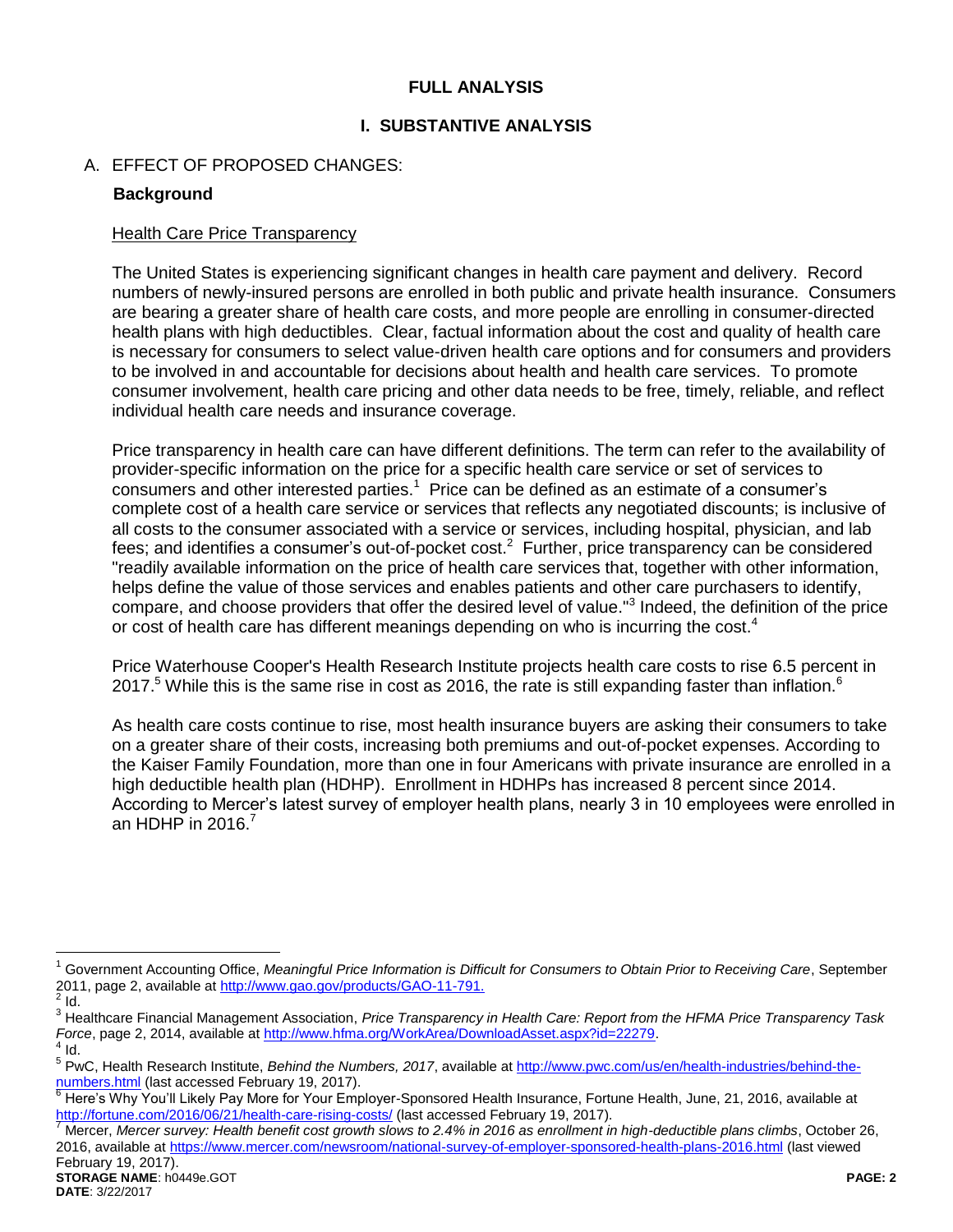

#### Percentage of Covered Workers Enrolled in an HDHP/HRA or HSA-Qualified HDHP, 2006-2016

NOTE: Covered Workers enrolled in an HDHP/SO are enrolled in either an HDHP/HRA or a HSA-Qualified HDHP. For more information, see the Survey Methods Section. The percentages of covered workers enrolled in an HDHP/SO may not equal the sum of HDHP/HRA and HSA-Qualified HDHP enrollment estimates due to rounding. SOURCE: Kaiser/HRET Survey of Employer-Sponsored Health Benefits, 2006-2016.

Most covered workers face additional out-of-pocket costs when they use health care services, such as co-payments or coinsurance for physician visits and hospitalizations. Eighty-three percent of covered workers have a general annual deductible for single coverage that must be met before most services are paid for by the plan.<sup>8</sup>

Among covered workers with a general annual deductible, the average deductible amount for single coverage is \$1,478. $^9\,$  The average annual deductible is similar to last year (\$1,318), but has increased from \$1,077 in 2015.<sup>10</sup> Deductibles differ by firm size; for workers in plans with a deductible, the average deductible for single coverage is \$2,069 in small firms, compared to \$1,238 for workers in large firms.<sup>11</sup> Sixty-five percent of covered workers in small firms are in a plan with a deductible of at least \$1,000 for single coverage compared to 45 percent in large firms; a similar pattern exists for those in plans with a deductible of at least \$2,000 (41 percent for small firms vs. 16 percent for large firms).<sup>12</sup>

Looking at the increase in deductible amounts over time does not capture the full impact of health care coverage for workers because the share of covered workers in plans with a general annual deductible also has increased significantly, from 55 percent in 2006 to 70 percent in 2010 to 83 percent in 2016. The average deductible for all covered workers in 2016 is \$1,318, up 28 percent from \$1077 in 2015, up 104 percent from \$646 in 2010, and up 335 percent from \$303 in 2006.

Sixty-five percent of covered workers employed by a firm of 3 to 199 employees are in a plan with a deductible of \$1,000 or more, while 45 percent of covered workers employed by a firm with 200 or more employee are in such a plan, more than four times the average in 2006.<sup>13</sup> The following chart shows the percent of workers enrolled in employer-sponsored insurance with an annual deductible of \$1,000 or more for single coverage by employer size for 2006 through 2016.<sup>14</sup>

 $10$  Id.  $11$   $\overline{1}$ d.  $12$   $\overline{1}$ d.  $13$  Id. <sup>14</sup> Supra, FN 5, Exhibit G.

 $\overline{a}$ 

**STORAGE NAME**: h0449e.GOT **PAGE: 3 DATE**: 3/22/2017

<sup>8</sup> The Henry J. Kaiser Family Foundation, *2016 Employer Health Benefits Survey*, September 2016, page 3, available at <http://files.kff.org/attachment/Report-Employer-Health-Benefits-2016-Annual-Survey> (last accessed February 19, 2017).  $<sup>9</sup>$  Id. at pg. 4.</sup>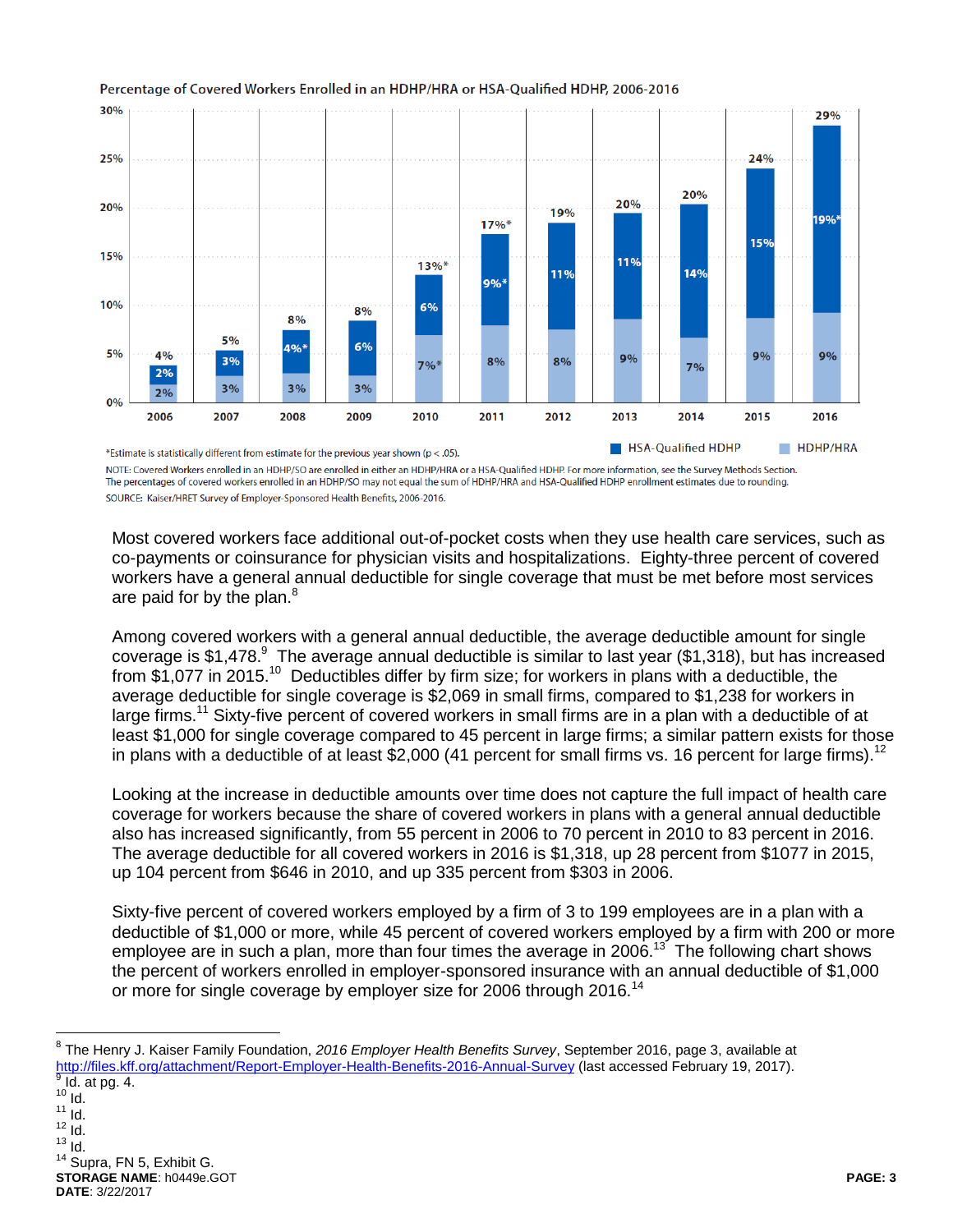Percentage of Covered Workers Enrolled in a Plan with a General Annual Deductible of \$1,000 or More for Single Coverage, By Firm Size, 2006-2016



\* Estimate is statistically different from estimate for the previous year shown ( $p < .05$ ).

NOTE: These estimates include workers enrolled in HDHP/SO and other plan types. Average general annual health plan deductibles for PPOs, POS plans, and HDHP/SOs are for in-network services.

SOURCE: Kaiser/HRET Survey of Employer-Sponsored Health Benefits, 2006-2016.

According to the 2016 Mercer National Survey of Employer-Sponsored Health Plans, 61 percent of employers with 500 or more employees currently offer consumer-driven health plans (CDHPs), up from 39 percent in 2013, while 80 percent of jumbo employers, those with 20,000 or more employees, offer CDHPs, up from 63 percent the previous year.<sup>15</sup> Further, according to the survey, more employers planned on offering CHDPs in 2017.

These trends, coupled with overall increases in health care expenditures, mean consumers now spend \$338.1 billion out-of-pocket annually.<sup>16</sup> Out-of-pocket medical spending by adults with employersponsored health insurance rose from \$810 per capita in 2014 to \$813 per capita in 2015.<sup>17</sup> Such spending accounted for 15.8 percent of total per capita health care expenditures in 2015.<sup>18</sup><br>Paver and Out-of-Pocket Spending Per Capita



for Insureds Younger than Age 65, 2012-2015

 $15$  Supra, FN 7.

<sup>16</sup> U.S. Dept. of Health and Human Services, Centers for Medicaid and Medicare Services, *National Health Expenditure Data Fact Sheet-Historical National Health Expenditures, 2015*, available a[t https://www.cms.gov/research-statistics-data-and-systems/statistics](https://www.cms.gov/research-statistics-data-and-systems/statistics-trends-and-reports/nationalhealthexpenddata/nhe-fact-sheet.html)[trends-and-reports/nationalhealthexpenddata/nhe-fact-sheet.html](https://www.cms.gov/research-statistics-data-and-systems/statistics-trends-and-reports/nationalhealthexpenddata/nhe-fact-sheet.html) (last accessed February 19, 2017).

<sup>17</sup> Health Care Cost Institute, *2015 Health Care Cost and Utilization Report*, November 2016, page 6, available at <http://www.healthcostinstitute.org/report/2015-health-care-cost-utilization-report/>(last viewed February 19, 2017).<br><sup>18</sup> Id  $\overline{Id}$ .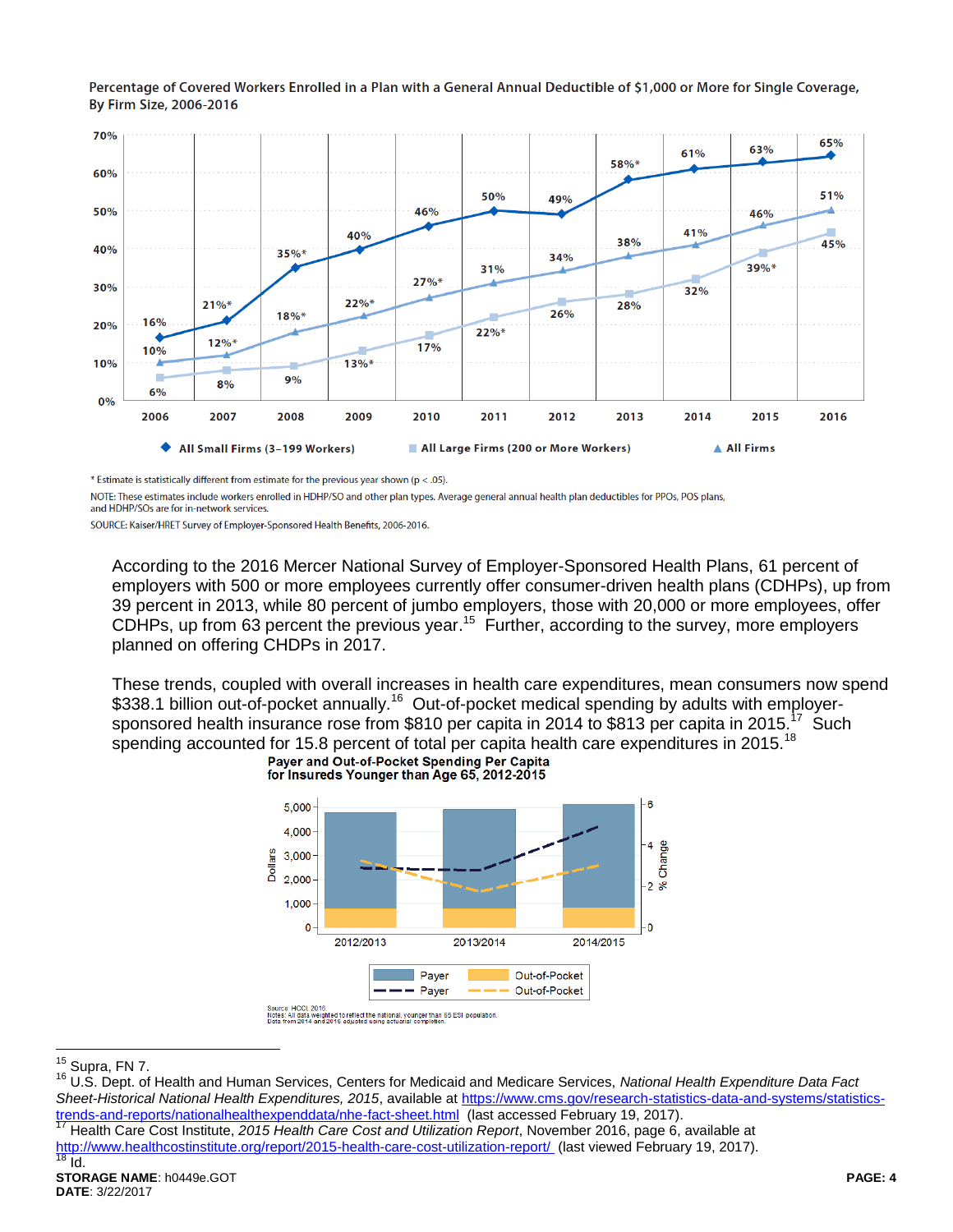#### *National Price Transparency Studies*

To explore how expanding price transparency efforts could produce significant cost savings for the healthcare system, the Gary and Mary West Health Policy Center funded an analysis, "Healthcare Price Transparency: Policy Approaches and Estimated Impacts on Spending." This report, conducted in collaboration with researchers from the Center for Studying Health System Change and RAND, found that implementation of three policy changes could save \$100 billion over ten years.

- Provide personalized out-of-pocket expense information to patients and families before receiving care.
- Provide prices to physicians through electronic health record systems when ordering treatments and tests.
- Expand state-based all-payer health claims databases (APCDs), which could save up to \$55 billion by collecting and providing data and analytics tools that supply quality, efficiency and cost information to policy makers, employers, providers, and patients.<sup>19</sup>

The report specifically found that requiring all private health insurance plans to provide personalized out-of-pocket price data to enrollees would reduce total health spending by an estimated \$18 billion over the next 10 years.<sup>20</sup>

As Americans shoulder more health care costs, research suggests that they are looking for more and better price information.<sup>21</sup>



<sup>19</sup> White, C., Ginsburg, P., et al., Gary and Mary West Health Policy Center, *Healthcare Price Transparency: Policy Approaches and Estimated Impacts on Spending*, May 2014, available at: [http://www.westhealth.org/wp-content/uploads/2015/05/Price-Transparency-](http://www.westhealth.org/wp-content/uploads/2015/05/Price-Transparency-Policy-Analysis-FINAL-5-2-14.pdf)[Policy-Analysis-FINAL-5-2-14.pdf.](http://www.westhealth.org/wp-content/uploads/2015/05/Price-Transparency-Policy-Analysis-FINAL-5-2-14.pdf)<br>20 Id. other 1

 $Id.$  at pg. 1.

<sup>21</sup> Public Agenda and Robert Wood Johnson Foundation, *How Much Will It Cost? How Americans Use Prices in Health Care*, March 2015, page 34, available a[t https://www.publicagenda.org/files/HowMuchWillItCost\\_PublicAgenda\\_2015.pdf](https://www.publicagenda.org/files/HowMuchWillItCost_PublicAgenda_2015.pdf) (last viewed February 19, 2017).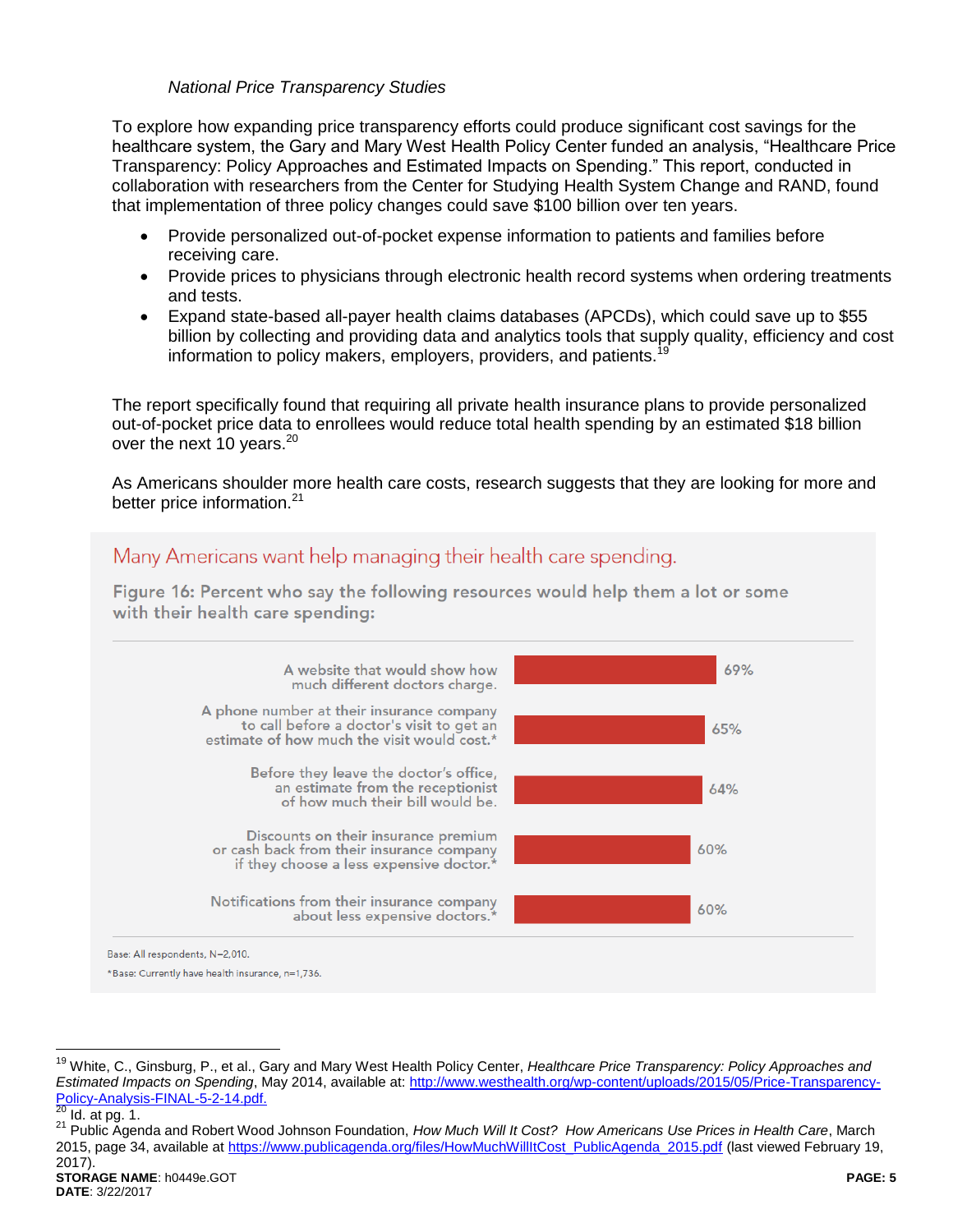One study in 2014, which conducted a nationally representative survey of more than 2,000 adults, found that 56 percent of Americans actively searched for price information before obtaining health care, including 21 percent who compared the price of health care services across multiple providers.<sup>22</sup> The following chart illustrates the finding that, as a consumer's health plan deductible increases, the consumer is more likely to seek out price information.<sup>23</sup>

# People with deductibles over \$500 are more likely to seek price information.

Figure 2: Percent who say they have tried to find price information before getting care, by deductible amount:



Base: Currently have health insurance, n=1,736.

Estimates for groups indicated by \* are not statistically different from each other, and groups indicated by † are not statistically different from each other; groups indicated by \* are statistically different from groups indicated by † at the p<.05 level.

The individuals who compared prices stated that such research impacted their health care choices and saved them money.<sup>24</sup> In addition, the study found that most Americans do not equate price with quality of care. Seventy one percent do not believe higher price imparts a higher level care quality and 63 percent do not believe that lower price is indicative of lower level care quality.<sup>25</sup> Because of the high level of cost-sharing associated with CDHPs, these consumers are more price-sensitive than consumers with plans that have much lower cost-sharing obligations. In fact, these consumers find an estimate of their individual out-of-pocket costs more useful than any other kind of health care price transparency tool.<sup>26</sup> Another study found that when they have access to well-designed reports on price and quality, 80 percent of health care consumers will select the highest value health care provider.<sup>2</sup>

Additional research has found the use of price transparency tools to be associated with lower total claims payments for common medical services and procedures.<sup>28</sup> A recent study sought to measure the impact of consumer access to health care price data on the cost of three of the most common health services laboratory tests, advanced imaging services, and clinician office visits.<sup>29</sup> Medical claims from 2010 to 2013 of more than 500,000 patients insured in the U.S. by 18 employers who provided a

<sup>22</sup>  $Id.$  at pg.  $3.$ 

 $23$  Id. at pg. 13.

 $24$  Id. at pg. 4.

 $25$  Supra, FN 23.

<sup>26</sup> American Institute for Research, *Consumer Beliefs and Use of Information About Health Care Cost, Resource Use, and Value*, Robert Wood Johnson Foundation, October 2012, page 4, available at

[http://www.rwjf.org/content/dam/farm/reports/issue\\_briefs/2012/rwjf402126.](http://www.rwjf.org/content/dam/farm/reports/issue_briefs/2012/rwjf402126)

<sup>27</sup> Hibbard, JH, et al., *An Experiment Shows That a Well-Designed Report on Costs and Quality Can Help Consumers Choose High-Value Health Care*, Health Affairs 2012; 31(3): 560-568.

<sup>28</sup> Whaley, C., Schneider Chafen, J., et al., *Association Between Availability of Health Service Prices and Payments for These Services*, Journal of the American Medical Association. 2014;312(16): 1670-1676.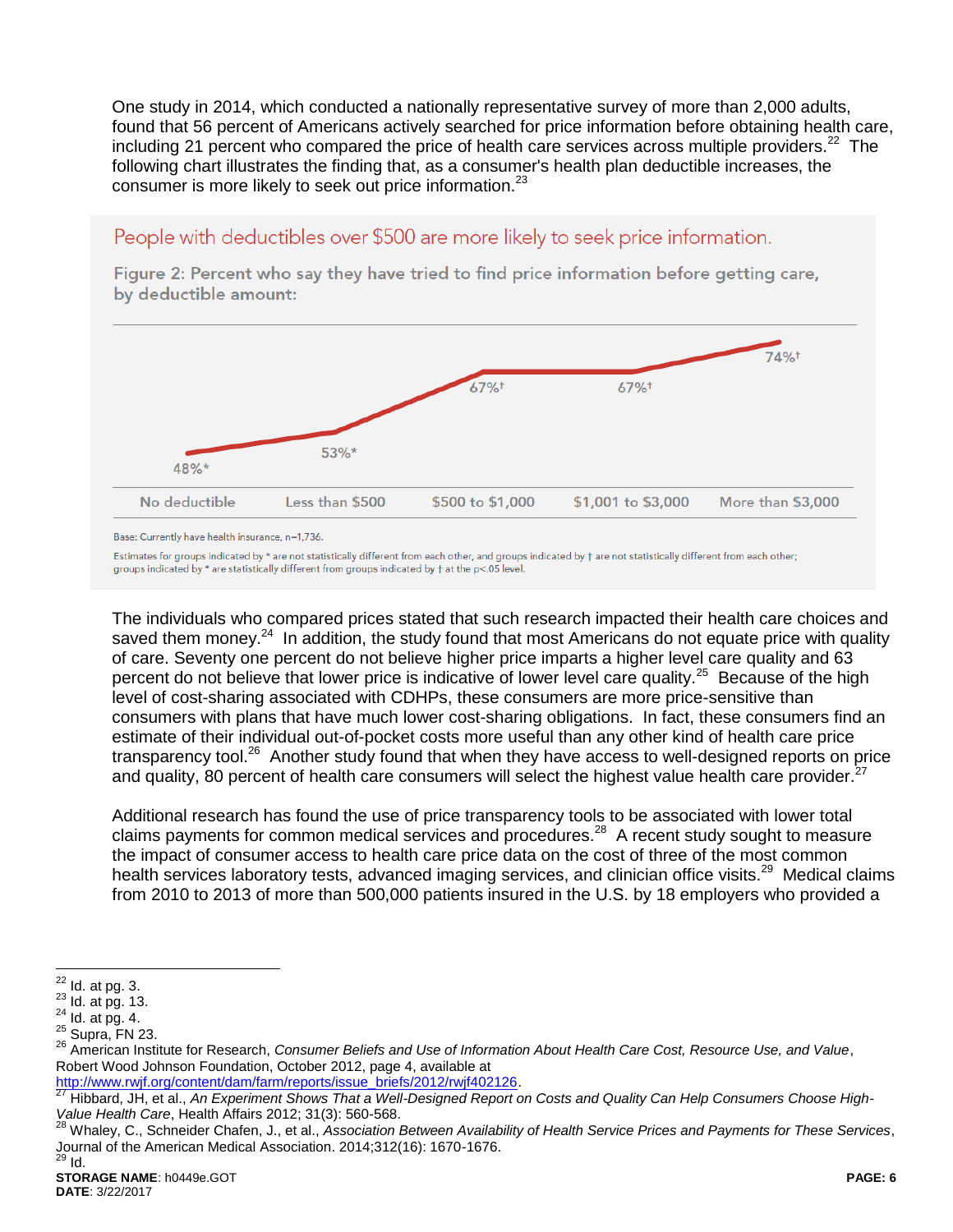health care price transparency platform were reviewed to determine the total claims payment for the three services.<sup>30</sup>

Researchers accessed the price transparency platform to determine which claims were associated with a prior search of the platform. In the study sample, 6 percent of lab test claims, 7 percent of advanced imaging claims, and nearly 27 percent of clinician office visit claims were associated with a search.<sup>31</sup> Prior to accessing the price transparency platform, searchers had higher claim payments than nonsearchers for each of the services. After using the price transparency platform, searchers paid nearly 14 percent less for lab test services, 13 percent less for advanced imaging services, and 1 percent less for physician office visits than non-searchers.<sup>32</sup> The study concluded that patient access to pricing information before obtaining clinical services may result in lower overall payments made for clinical  $carte<sup>33</sup>$ 

#### *Florida Efforts in Health Care Price Transparency*

#### Florida Patient's Bill of Rights and Responsibilities

In 1991, the Legislature enacted the Florida Patient's Bill of Rights and Responsibilities (Patient's Bill of Rights).<sup>34</sup> The statute established the right of patients to expect medical providers to observe standards of care in providing medical treatment and communicating with their patients.<sup>35</sup> The standards of care include, but are not limited to, the following aspects of medical treatment and patient communication:

- Individual dignity;
- Provision of information;
- Financial information and the disclosure of financial information;
- Access to health care;
- Experimental research; and
- Patient's knowledge of rights and responsibilities.

The Patient's Bill of Rights gives a patient the right to request certain financial information from health care providers and facilities.<sup>36</sup> Specifically, upon request, a health care provider or health care facility must provide a person with a reasonable estimate of the cost of medical treatment prior to the provision of treatment.<sup>37</sup> Estimates must be written in language "comprehensible to an ordinary layperson."<sup>38</sup> The reasonable estimate does not preclude the health care provider or health care facility from exceeding the estimate or making additional charges as the patient's needs or medical condition warrant.<sup>39</sup> A patient has the right to receive a copy of an itemized bill upon request and to receive an explanation of charges upon request.<sup>40</sup>

<sup>39</sup> Id.

 $\overline{a}$  $30$  Id.

 $31$   $\dot{I}$ d.

 $\frac{32}{33}$  Id.

<sup>33</sup> Id.

<sup>&</sup>lt;sup>34</sup> S. 1. Ch. 91-127, Laws of Fla. (1991); s. 381.026, F.S.; The Florida Patient's Bill of Rights and Responsibilities is intended to promote better communication and eliminate misunderstandings between the patient and health care provider or health care facility. The rights of patients include standards related to individual dignity; information about the provider, facility, diagnosis, treatments, risks, etc.; financial information and disclosure; access to health care; experimental research; and patient's knowledge of rights and responsibilities. Patient responsibilities include giving the provider accurate and complete information regarding the patient's health, comprehending the course of treatment and following the treatment plan, keeping appointments, fulfilling financial obligations, and following the facility's rules and regulations affecting patient care and conduct.

 $35$  S. 381.026(3), F.S.

 $36$  S. 381.026(4)(c), F.S.

 $37$  S. 381.026(4)(c)3., F.S.

 $38$   $\overline{1}$ d.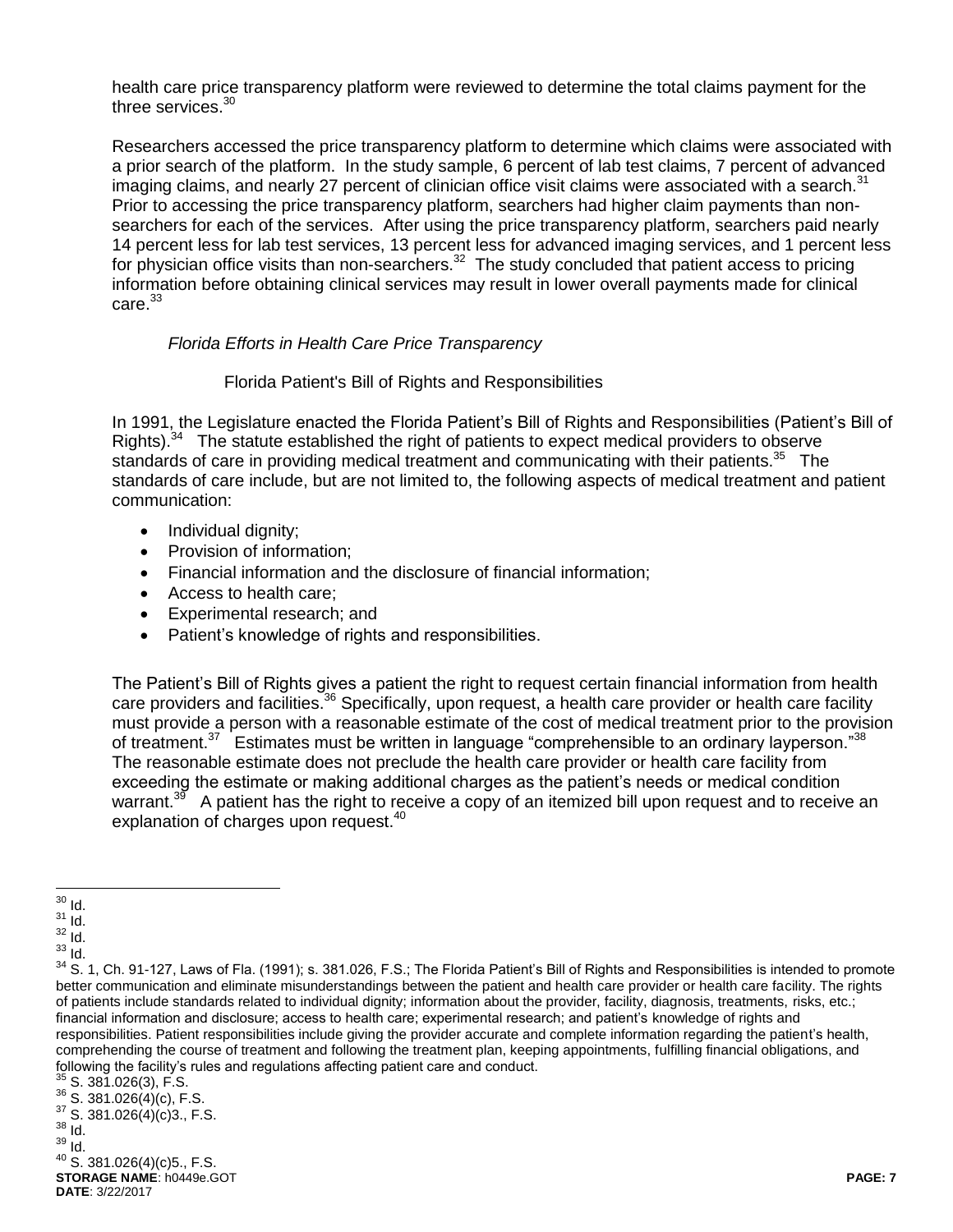Currently, under the Patient's Bill of Rights' financial information and disclosure provisions:

- A request is necessary before a health care provider or health care facility must disclose to a Medicare-eligible patient whether the provider or facility accepts Medicare payment as full payment for medical services and treatment rendered in the provider's office or health care facility.
- A request is necessary before a health care provider or health care facility is required to furnish a person an estimate of charges for medical services before providing the services. The Patient's Bill of Rights does not require that the components making up the estimate be itemized or that the estimate be presented in a manner that is easily understood by an ordinary layperson.
- A health care facility must place a notice in its reception area that financial information related to that facility is available on the Agency for Health Care's (AHCA) website.
- The facility may indicate that the pricing information is based on a compilation of charges for the average patient and that an individual patient's charges may vary.
- A patient has the right to receive an itemized bill upon request.

Health care providers and health care facilities are required to make available to patients a summary of their rights. The applicable regulatory board or AHCA may impose an administrative fine when a provider or facility fails to make available to patients a summary of their rights.<sup>41</sup>

In 2011, the Legislature passed HB 935,<sup>42</sup> which amended the Patient's Bill of Rights to authorize, but not require, primary care providers<sup>43</sup> to publish a schedule of charges for the medical services offered to patients.<sup>44</sup> The schedule must include certain price information for at least the 50 services most frequently provided by the primary care provider.<sup>45</sup> The law also requires the posting of the schedule in a conspicuous place in the reception area of the provider's office and that the posted schedule be at least 15 square feet in size.<sup>46</sup> A primary care provider who publishes and maintains a schedule of charges is exempt from licensure fees for a single renewal of a professional license and from the continuing education requirements for a single 2-year period.<sup>47</sup>

The law also requires urgent care centers to publish a schedule of charges for the medical services offered to patients.<sup>48</sup> The schedule requirements are the same as those established for primary care providers.<sup>49</sup> An urgent care center that fails to publish and post the schedule of charges is subject to a fine of not more than \$1,000 per day (until the schedule is published and posted). $50$ 

 $^{41}$  S. 381.0261, F.S.

<sup>42</sup> Ch. 2011-122, Laws of Fla.

<sup>43</sup> S. 381.026(2)(d), F.S., defines primary care providers to include allopathic physicians, osteopathic physicians, and nurses who provide medical services that are commonly provided without referral from another health care provider, including family and general practice, general pediatrics, and general internal medicine.

 $S. 381.026(4)(c)3., F.S.$ 

 $45$   $\overline{1}$ d.  $46 \overline{10}$ .

 $47$  S. 381.026(4)(c)4., F.S.

<sup>48</sup> S. 395.107(1), F.S.

<sup>49</sup> S. 395.107(2), F.S.

<sup>50</sup> In 2012, the Legislature considered, but did not pass, HB 1329. The bill required ambulatory surgical centers and diagnostic-imaging centers to comply with the provisions of s. 395.107, F.S., established by HB 935 in 2011, and required physicians to publish, in writing, a schedule of medical charges. The bill would have imposed a fine of \$1,000, per day, on an urgent care center, ambulatory surgical center, or diagnostic-imaging center that fails to post the schedule of medical charges. The failure of a practitioner to publish and distribute a schedule of medical charges subjected the practitioner to discipline under the applicable practice act and s. 456.072, F.S. Lastly, the bill addressed balance billing by requiring health insurers, hospitals, and medical providers to disclose contractual relationships among the parties and to disclose, in advance of the provision of medical care or services, whether or not the patient will be balance billed as a result of the contractual relationship, or lack thereof, among the insurer, hospital, and medical provider. Failure to provide disclosure to the insured as required by this provision of the bill resulted in a \$500 fine, per occurrence, to be imposed by the AHCA.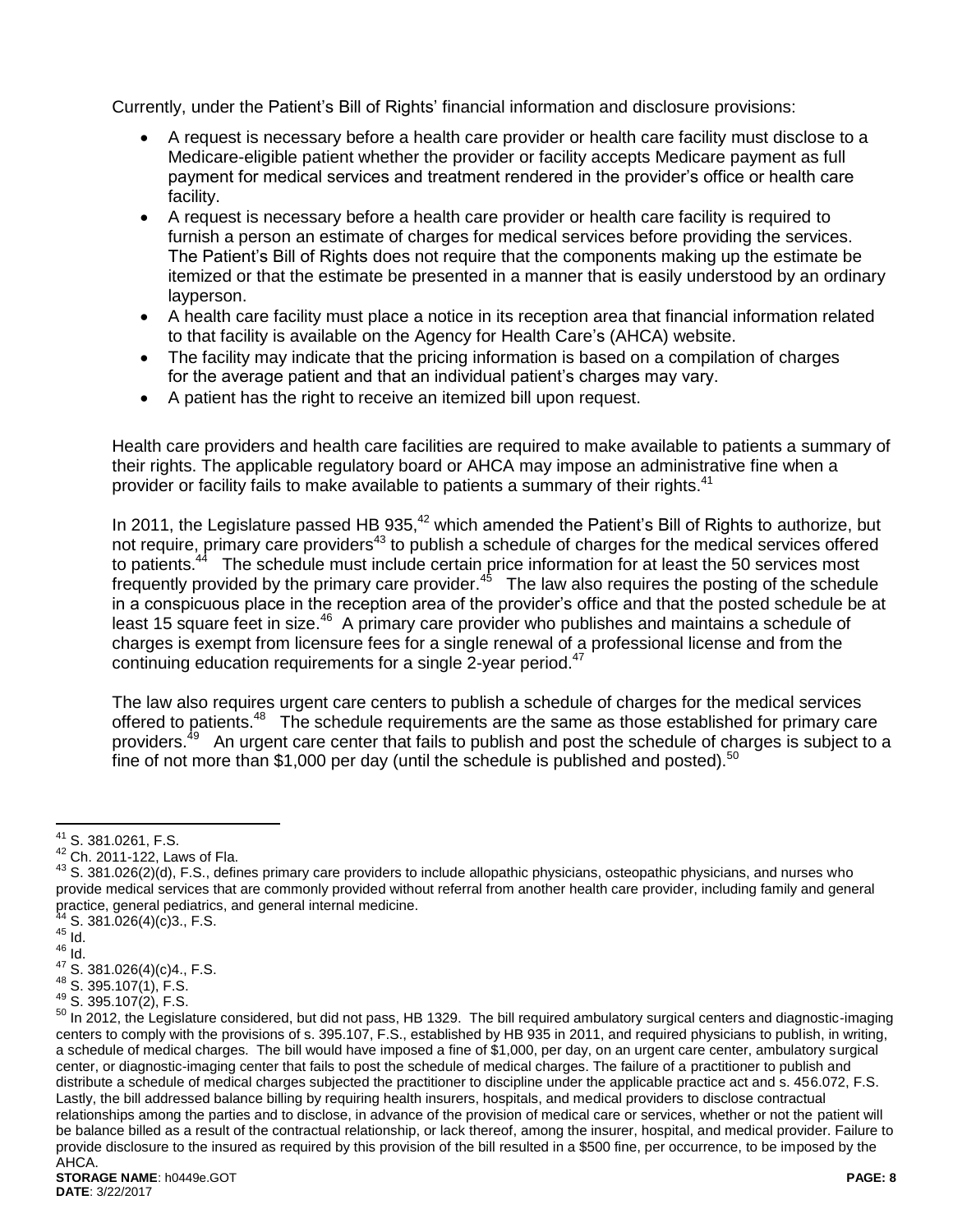In 2012, the Legislature passed HB  $787<sup>51</sup>$  which built upon the transparency requirements established by HB 935. The law amended the definition of "urgent care center" to include any entity that holds itself out to the general public, in any manner, as a facility or clinic where immediate, but not emergent, care is provided, expressly including offsite facilities of hospitals or hospital-physician joint ventures; and licensed health care clinics that operate in three or more locations.

The law requires a schedule of charges for medical services posted by an urgent care center to describe each medical service in language comprehensible to a layperson. This provision prevents a center from using medical or billing codes, Latin phrases, or technical medical jargon as the only description of each medical service. The law also requires the text of the schedule of medical charges to fill at least 12 square feet of the total 15 square feet area of the posted schedule, and allows use of an electronic device for the posting. The device must measure at least three square feet in size and be accessible to all consumers during business hours.

In 2016, the Legislature passed, and the Governor signed, HB 1175, which requires the greatest amount of health care price and quality transparency in Florida to date. The law ensures greater consumer access to health care price and quality information by requiring certain heath care providers, insurers and health maintenance organizations (HMO) to give that information to patients. The law also required AHCA to contract with a vendor for an all-payer claims database (APCD), which provides an online, searchable method for consumers to compare provider price and quality, and a Florida-specific data set for price and quality research purposes. On January 3, 2017, AHCA recommended that the Health Care Cost Institute (HCCI) be awarded the contract to build and maintain the APCD and the Florida-specific data set. AHCA and HCCI continue to discuss the terms of the contract necessary to implement the provisions of the law. The law requires insurers and HMOs to submit data to the APCD.

The law creates pre-treatment transparency obligations for hospitals, ambulatory surgery centers (ASC), health care practitioners providing non-emergency services in these facilities, insurers, and HMOs. Facilities must post online the average payments and payment ranges received for bundles of health care services defined by AHCA. This information must be searchable by consumers. Facilities must provide, within 7 days of a request, a written, good faith, personalized estimate of charges, including facility fees, using either bundles of health care services defined by AHCA or patient-specific information. Failure to provide the estimate results in a daily licensure fine of \$1,000, up to \$10,000. Facilities must inform patients of health care practitioners providing their nonemergency care in hospitals and these practitioners must provide the same type of estimate, subject to a daily fine of \$500, up to \$5,000.

Facilities and facility practitioners must publish information on their financial assistance policies and procedures. Insurers and HMOs must create online methods for patients to estimate their out-of-pocket costs, both using the service bundles established by AHCA and HCCI and based on patient-specific estimates using the personalized estimate the patient obtains from facilities and practitioners. In addition, diagnostic-imaging centers owned by a hospital but located off of the premises must publish and post charges for services pursuant to s. 395.107, F.S., which currently requires urgent care centers to do the same.

Post-treatment facilities must provide an itemized bill within 7 days of discharge or request, whichever is later, meeting certain requirements for comprehension by a layperson, and identifying any providers who may bill separately for the care received in the facility.

**STORAGE NAME**: h0449e.GOT **PAGE: 9 DATE**: 3/22/2017 <sup>51</sup> SS. 1-3, Ch. 2012-160, Laws of Fla.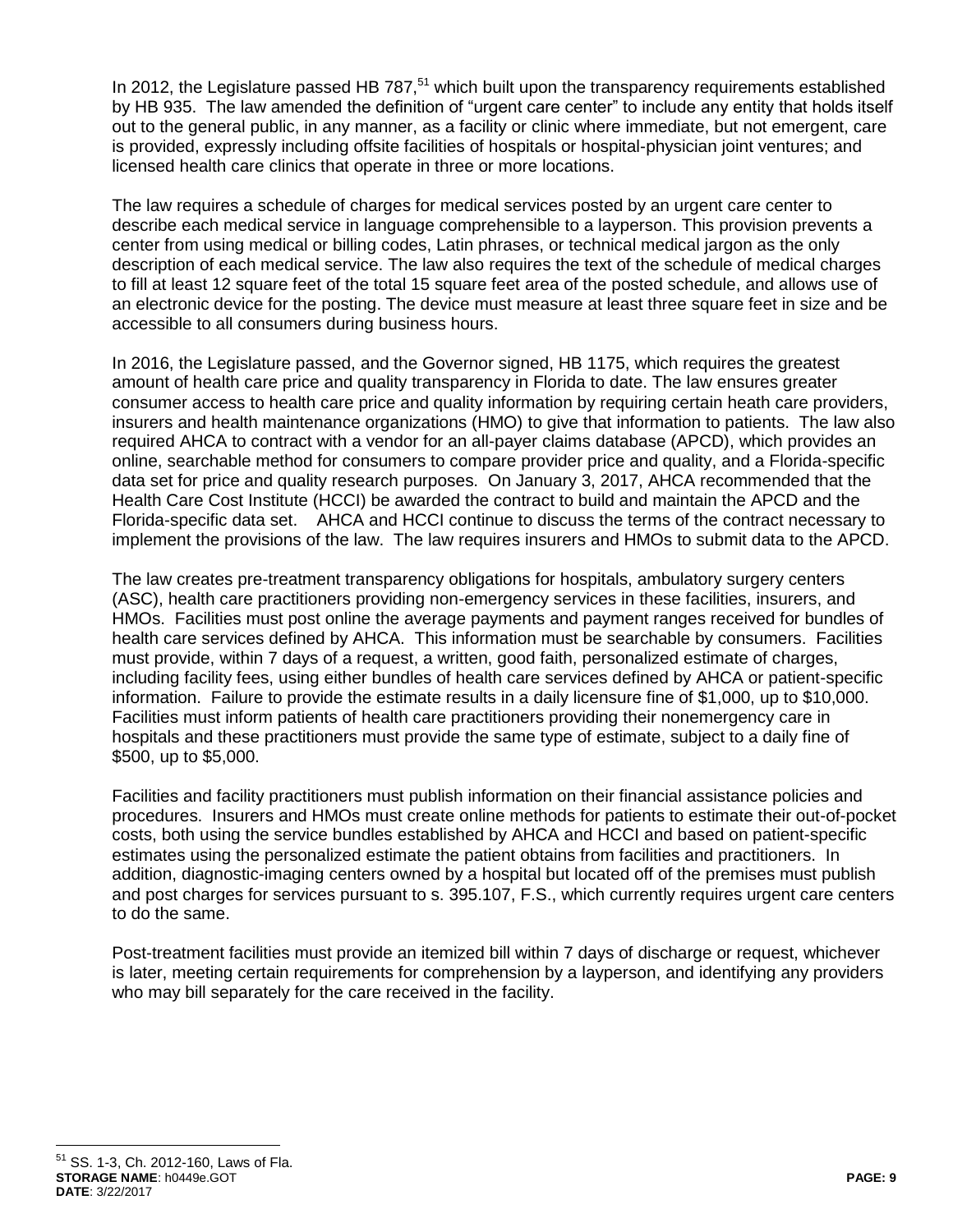### Florida Center for Health Information and Transparency

The Florida Center for Health Information and Transparency (the Florida Center) provides a comprehensive health information system (information system) that includes the collection, compilation, coordination, analysis, indexing, dissemination, and utilization of health-related data. The Florida Center is housed within AHCA and is funded through appropriations in the General Appropriations Act, through grants, gifts, and other payments, and through fees charged for services. Offices within the Florida Center, which serve different functions, are:

- Data Collection and Quality Assurance, which collects patient discharge data from all licensed acute care hospitals (including psychiatric and comprehensive rehabilitation units), comprehensive rehabilitation hospitals, ASCs and emergency departments.
- Risk Management and Patient Safety, which conducts in-depth analyses of reported incidents to determine what happened and how the facility responded to the incident.
- Data Dissemination and Communication, which maintains AHCA's health information website, provides technical assistance to data users, and creates consumer brochures and other publications.
- Health Information Exchange and Policy Analysis, which monitors innovations in health information technology, informatics, and the exchange of health information and provides a clearinghouse of technical resources on health information exchange, electronic prescribing, privacy and security, and other relevant issues.

The Florida Center electronically collects patient data from every Florida-licensed hospital, ASC, emergency department, and comprehensive rehabilitation hospital on a quarterly basis. The Florida Center must maintain any data sets in existence before July 1, 2016, unless such data sets duplicate information that is readily available from other credible sources, and may collect or compile data on:

- Health resources, including licensed health care practitioners, by specialty and type of practice, including information collected by the Department of Health.
- Health service inventories, including acute care, long-term care, and other institutional care facilities and specific services provided by hospitals, nursing homes, home health agencies, and other licensed health care facilities.
- Service utilization for licensed health care facilities.
- Health care costs and financing, including trends in health care prices and costs, the sources of payment for health care services, and federal, state, and local expenditures for health care.
- The extent of public and private health insurance coverage in this state; and
- Specific quality-of-care initiatives involving various health care providers when extant data is not adequate to achieve the objectives of the initiative.

The Florida Center maintains www.FloridaHealthFinder.gov, which was established to assist consumers in making informed health care decisions and lead to improvements in quality of care in Florida. The website provides a wide array of search and comparative tools to the public which allow easy access to information on hospitals, ASCs, emergency departments, hospice providers, physician volume, health plans, nursing homes, and prices for prescription drugs in Florida. The website also provides tools to researchers and professionals to allow specialized data queries, but requires users to have some knowledge of medical coding and terminology. Some of the features and data available on the website include a multimedia encyclopedia and symptoms navigator; hospital and ASC performance data; data on mortality, complication, and infection rates for hospitals; and a facility/provider locator. AHCA is frequently improving the functionality of the website by adding more information and search capabilities.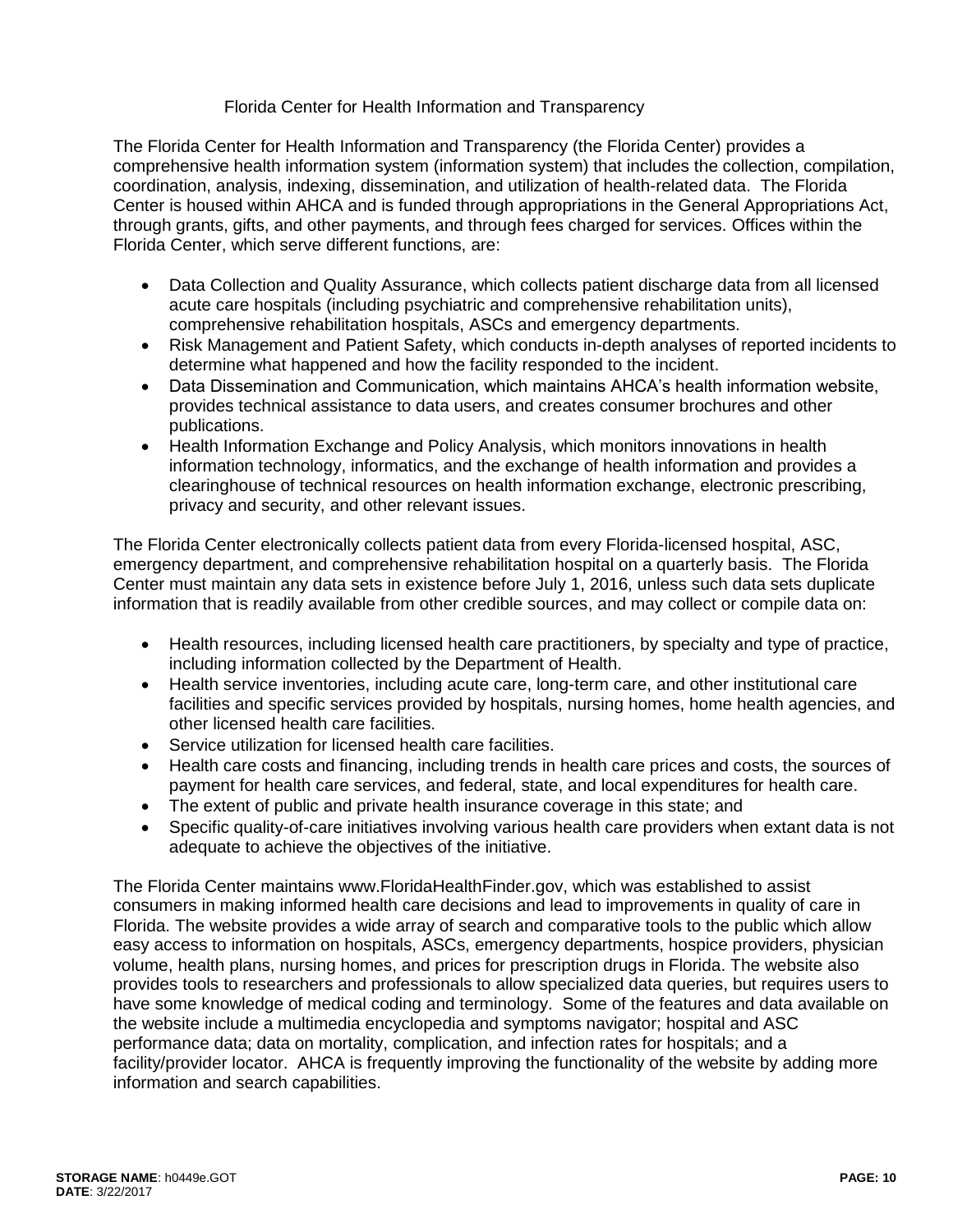### *The New Hampshire State Employee SmartShopper Incentive Program*

In 2010, the State of New Hampshire began offering state employees a new pilot program called Compass SmartShopper.<sup>52</sup> The program was designed to lower healthcare costs by providing consumers cost information for common elective procedures, and providing cash incentives when they chose to receive care from a cost-effective provider as identified by Compass Healthcare Advisers.<sup>53</sup> The program rewarded employees for being more engaged in the cost of their healthcare decisions, while also helping the state avoid unnecessary claims costs.<sup>54</sup> The incentives are tied to choosing the "most cost-effective", "2<sup>nd</sup> most cost-effective," or "3<sup>rd</sup> most cost-effective" option for a list of particular services. The chart below provides an example of the options available for a variety of services within the program: $55$ 

|                                                | <b>Incentive Amount</b>       |                                     |                            |  |
|------------------------------------------------|-------------------------------|-------------------------------------|----------------------------|--|
| <b>Incentive Reward</b><br><b>Services</b>     | <b>Most</b><br>Cost-Effective | $2nd$ Most<br><b>Cost-Effective</b> | 3rd Most<br>Cost-Effective |  |
| <b>Back Surgery</b><br>(inpatient laminectomy) | \$500                         | \$250                               | n/a                        |  |
| CT Scan                                        | \$150                         | \$75                                | \$50                       |  |
| Hernia Repair                                  | \$250                         | \$100                               | \$50                       |  |
| Mammogram                                      | \$50                          | \$25                                | n/a                        |  |
| Tonsillectomy                                  | \$150                         | \$75                                | \$50                       |  |
| Ultrasound<br>(non-maternity)                  | \$50                          | \$25                                | n/a                        |  |

With three years of education and outreach, the program had produced \$12 million in savings and over \$1 million paid in incentives.<sup>56</sup> The data shows that:

- Consumers are 11 times more likely to use a transparency program when incentives are included;
- Roughly 90 percent of enrollees have shopped at least once, and 66 percent repeatedly shop and earn incentives;
- The program averages approximately \$650 in savings each time an employee shops; and
- In 2015, the program achieved a 13:1 return on investment.

### Insurance Regulation

The regulatory oversight of insurance companies is generally reserved to the states. In Florida, the Office of Insurance Regulation (OIR), administratively housed within the Department of Financial Services, is responsible for all activities concerning insurers and other risk bearing entities, including licensing, rates, policy forms, market conduct, claims, issuance of certificates of authority, solvency,

<https://das.nh.gov/hr/documents/VitalsSmartShopperIncentiveList.pdf> (last accessed February 19, 2017).

<sup>56</sup> Right to Shop: The Next Big Thing in Health Care, Forbes: The Apothecary, August 5, 2016, available at

<sup>&</sup>lt;sup>52</sup> State of New Hampshire, Department of Administrative Services, Vitals SmartShopper Program, available at [https://das.nh.gov/hr/Vitals\\_SmartShopper.html](https://das.nh.gov/hr/Vitals_SmartShopper.html) (last accessed February 19, 2017).  $\overline{53}$  Id.

<sup>&</sup>lt;sup>54</sup> Compass SmartShopper Program Personnel Memo, June 28, 2010, available at

<https://das.nh.gov/hr/documents/compass%20memo.pdf> (last accessed February 19, 2017). <sup>55</sup> State of New Hampshire, Department of Administrative Services, Incentive List, available at

<http://www.forbes.com/sites/theapothecary/2016/08/05/right-to-shop-the-next-big-thing-in-health-care/> (last accessed February 19,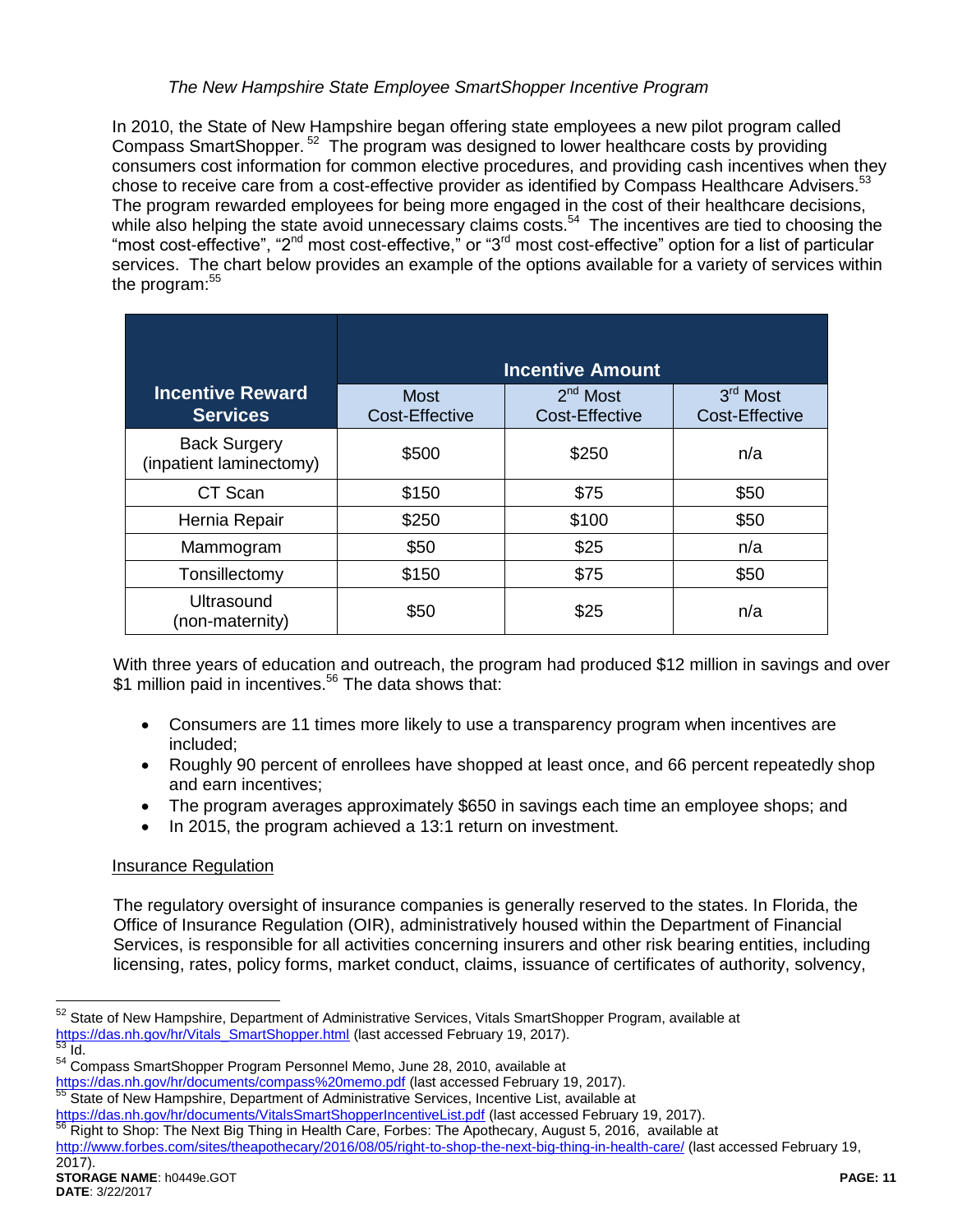viatical settlements, premium financing, and administrative supervision, as provided under the insurance code. 57

All persons who transact insurance in the state must comply with the Insurance Code (Code).<sup>58</sup> Under the Code, OIR has the power to collect, propose, publish, and disseminate any information relating to the subject matter of the Code,<sup>59</sup> and may investigate any matter relating to insurance.<sup>60</sup> OIR also has the power to levy administrative fines against insurers who violate the Code,  $61$  as well as deny, suspend, or revoke any certificates of authority, license, or permit.<sup>62</sup>

### **Effect of the Bill**

CS/CS/HB 449 creates the Patient Savings Act, which requires health insurers to create a shared savings incentive program (Program) to encourage insured individuals to shop for high quality, lower cost health care services and share any savings realized as a result of the insured's choice. The bill requires implementation of these incentive programs for plan years beginning on or after January 1, 2018.

#### *Definitions*

The bill defines the following terms:

- "Average price" means the average amount paid to an in-network health care provider for a shoppable health care service within a 1-year period or as determined by another method approved by OIR.
- "Contracted amount" means the amount agreed to be paid by the health insurer to a health care provider for shoppable health care services, including any facility fees charged by the provider.
- "Health care provider" is defined as a comprehensive list of more than 25 individual entities or groups that provide a health care service.
- "Health insurer" means an insurer offering individual or group major medical insurance or an HMO.
- "Shared savings incentive program" means the program established by a health insurer that shares any savings with an insured based on that insured's choice of a high quality, lower-cost shoppable health care service as compared to the average price of the service.
- "Shoppable health care service" includes nonemergency health services received by an insured and for which the insured may be eligible to share savings under the Program. The services include:
	- o Clinical laboratory services.
	- o Infusion therapy.
	- o Inpatient and outpatient surgical procedures.
	- o Obstetrical and gynecological services.
	- o Outpatient nonsurgical diagnostic tests and procedures.
	- o Physical and occupational therapy services.
	- o Radiology and imaging services.

#### *Shared Savings Incentive Program*

The bill requires a health insurer to provide a method for an insured to request information on the contracted amount for shoppable health care services from a health care provider and to compare the

s. 20.121(3)(a)1., F.S. The OIR's commissioner is the agency head for purposes of final agency action, and its rulemaking body is the Financial Services Commission (the Governor and the Cabinet).

 $^{58}$  S. 624.11, F.S. The Insurance Code consists of chapters 624-632, 634, 635, 636, 641, 642, 648, and 651, F.S.

<sup>59</sup> S. 624.307(4), F.S.

 $60$  S. 624.307(3), F.S.

 $61$  S. 624. 310(5), F.S.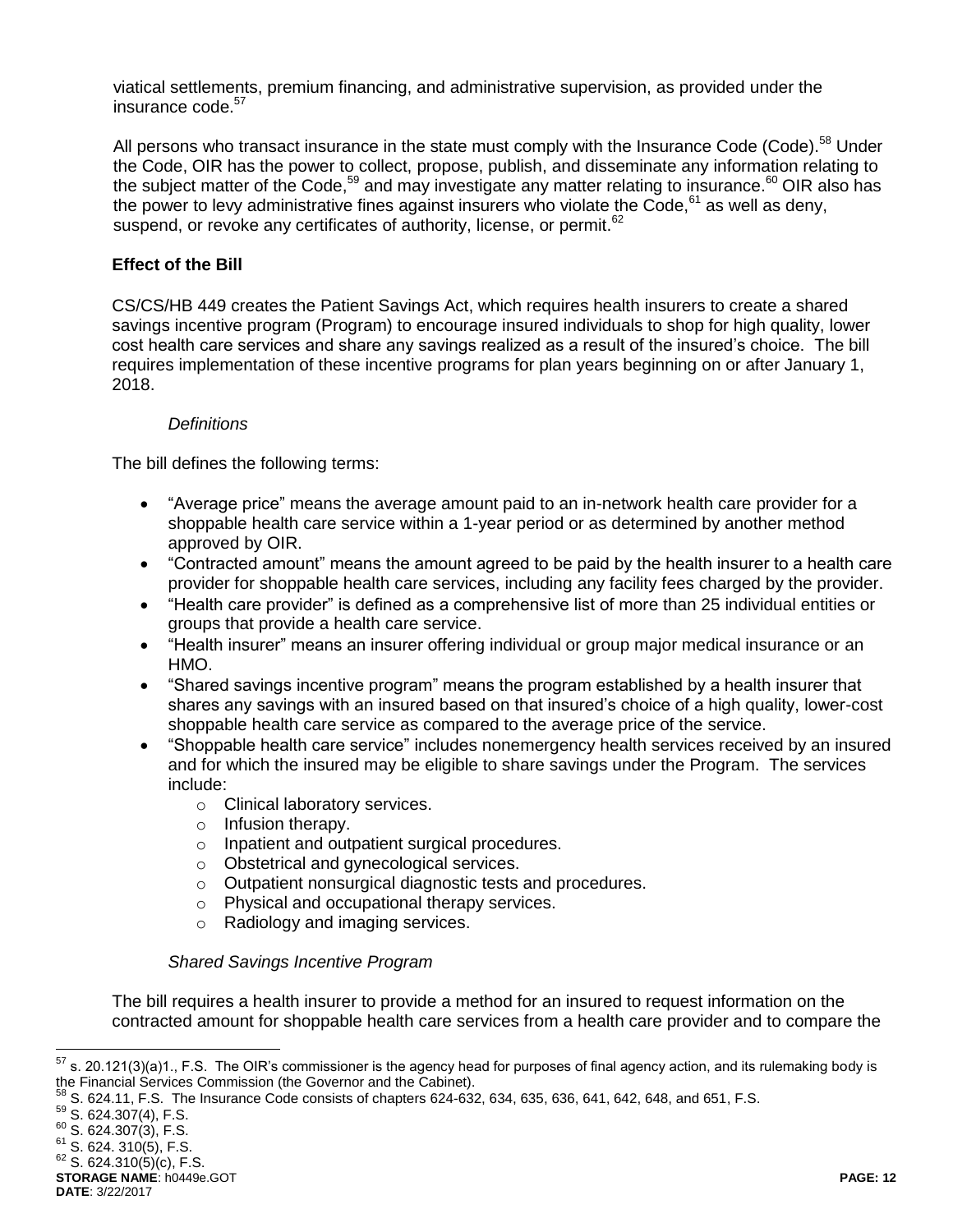average price among providers. Upon the request of an insured, an insurer must provide within 2 working days a good faith estimate of the contracted amount for the shoppable health care service, as well as an estimate of copayments, deductibles, and other cost-sharing responsibilities.

If, using the information from the health insurer, the insured obtains a shoppable health care service for less than the average price for the service, the bill requires the savings to be shared by the health insurer and the insured. The cash payment can be calculated as a percentage between the contracted amount and the average price, or by an alternative method approved by OIR. The bill requires the cash payment be at least 50 percent of the health insurer's saved cost as compared to the average price. If an insured elects to receive a shoppable healthcare service from an out-of-network provider for less than the average in-network price, that service must be treated as in-network for purposes of calculating the incentive payment. The bill does not require a cash incentive payment to an insured for cost savings less than \$50, and incentive payments are not considered administrative expenses for purposes of rate development or filing.

The Program must be a component part of the policy, contract, or certificate of insurance provided by the health insurer, and the health insurer must notify its insureds of the Program annually and at the time of enrollment and renewal.

# *Reports*

The bill requires a health insurer to file a description of its Program by March 1, 2018 and each year thereafter with OIR, on a form prescribed by OIR, and requires an annual report to OIR that must include the:

- Total number of incentive payments made for the calendar year;
- Shoppable health care services by category for which payments were made;
- Average amount of incentive payments;
- Total amount saved by the health insurer when compared with the average prices for each shoppable health service; and
- Total number of insured and the percentage of total insured who participated in the program.

The bill requires OIR to submit an annual report to the President of the Senate and the Speaker of the House by April 1, 2019, and each year thereafter, which summarizes the annual Program reports submitted by the health insurers.

### *Enforcement*

The bill permits OIR to impose an administrative penalty of no more than \$5,000 per violation per day against a health insurer which fails to comply with s. 627.6387, F.S. In addition, OIR is specifically authorized to suspend for 12 months or revoke the certificate of authority for a health insurer which fails to comply with the section. For health insurers that fail to meet the required filing deadline, the bill also allows OIR to order the health insurer to discontinue the issuance of policies, contracts, or certificates of insurance until the filing requirement has been fulfilled.

Finally, the bill provides OIR with rulemaking authority and an appropriation to implement the provisions of the bill.

The bill provides an effective date of upon becoming law.

### B. SECTION DIRECTORY:

**Section 1:** Creates s. 627.42351, F.S., relating to shared savings incentive program.

**Section 2:** Provides an appropriation.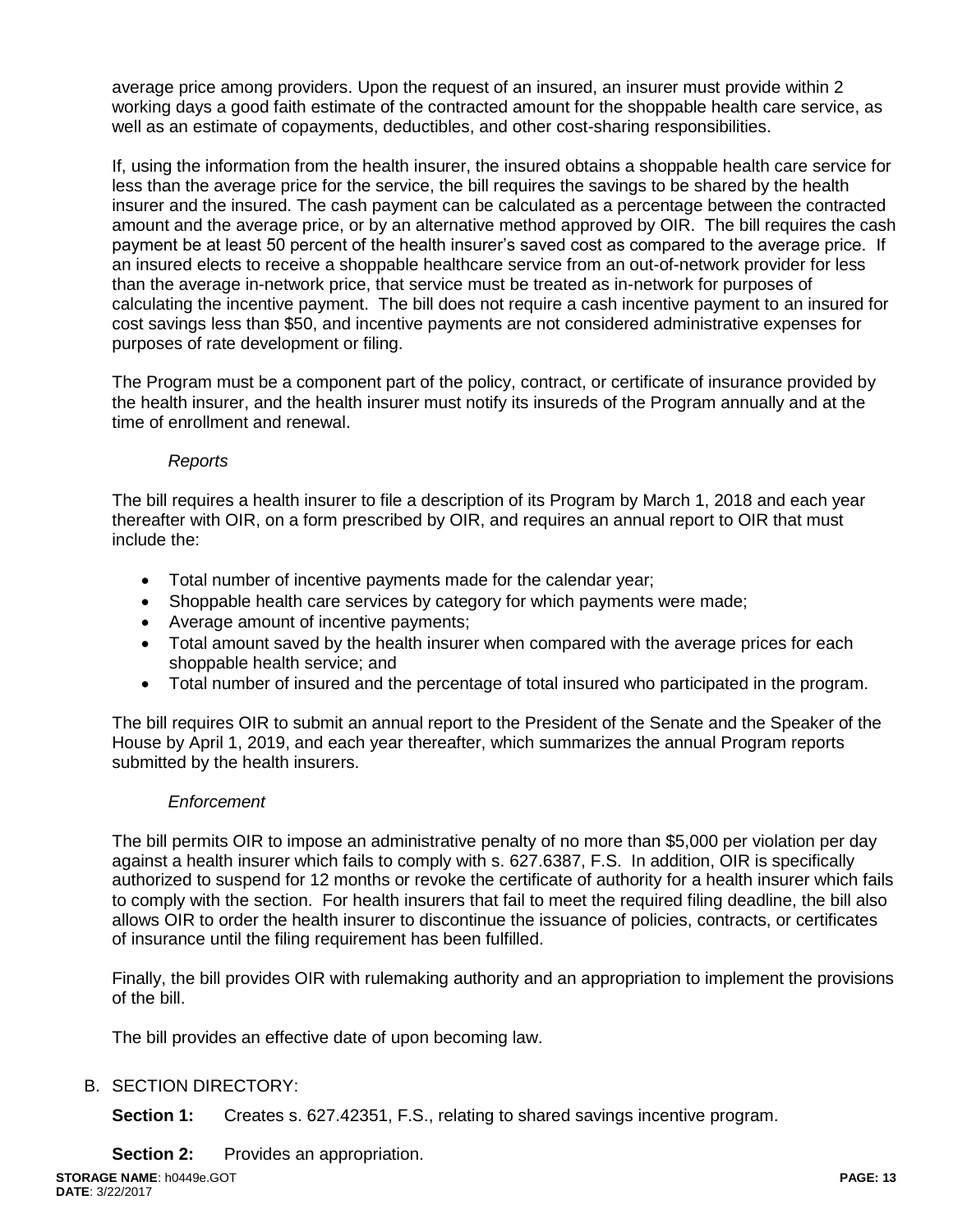#### **Section 3:** Provides an effective date of upon becoming a law.

### **II. FISCAL ANALYSIS & ECONOMIC IMPACT STATEMENT**

#### A. FISCAL IMPACT ON STATE GOVERNMENT:

1. Revenues:

The bill has a potential positive, yet indeterminate fiscal impact to revenues deposited into the Insurance Regulatory Trust Fund within the OIR. Specifically, the bill allows the OIR to impose an administrative penalty, up to \$5,000 per violation per day, upon a health insurer for failure to comply with requirements of the act. It is unknown at this time the amount of penalty revenue that may be collected as a result of this act.

2. Expenditures:

The bill provides an appropriation of \$50,000 in recurring funds and \$25,000 in nonrecurring funds from the Insurance Regulatory Trust Fund to the OIR to implement provisions of the act related to form creation, compliance review and enforcement, report compilation and submittal, and technology system upgrades.

#### B. FISCAL IMPACT ON LOCAL GOVERNMENTS:

1. Revenues:

None.

2. Expenditures:

None.

C. DIRECT ECONOMIC IMPACT ON PRIVATE SECTOR:

Health insurers may incur administrative costs as a result of their responsibilities under this bill; however, these costs may be offset or more than offset by the savings realized from the Program.

Insureds who participate in the Program will benefit from any compensable savings they earn.

D. FISCAL COMMENTS:

None.

# **III. COMMENTS**

#### A. CONSTITUTIONAL ISSUES:

1. Applicability of Municipality/County Mandates Provision:

Not applicable. This bill does not appear to affect county or municipal governments.

2. Other:

None.

B. RULE-MAKING AUTHORITY: